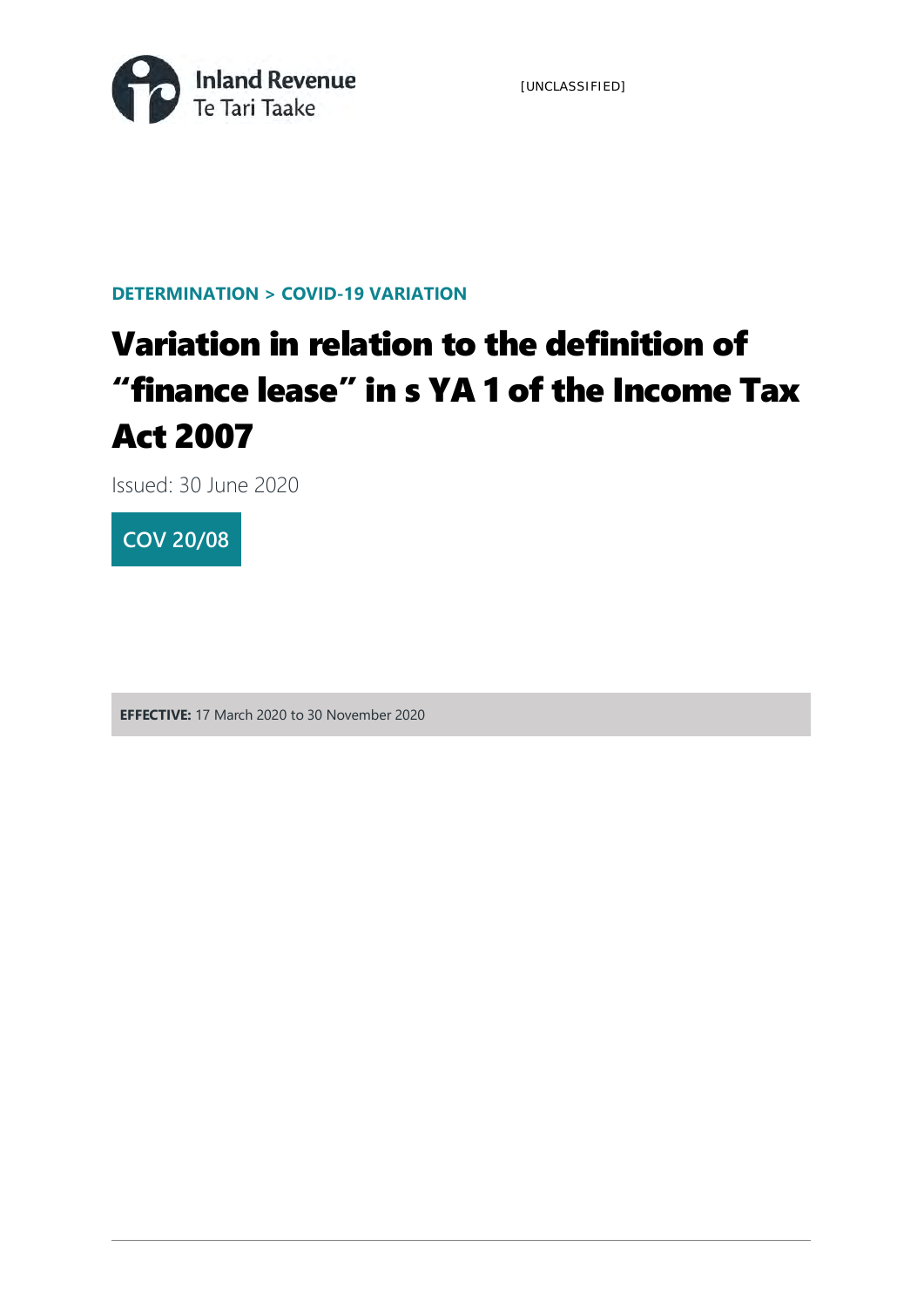

# Variation

The Commissioner of Inland Revenue has, under the discretion provided under section 6I of the Tax Administration Act 1994, made the following statutory variation:

The time period of "more than 75% of the asset's estimated useful life" referred to in paragraph (b) of the definition of "finance lease" in s YA 1 of the Income Tax Act 2007 is extended to "more than 75% of the asset's estimated useful life plus an additional 18 months" where the term of the lease is extended between 14 February 2020 and 30 November 2020.

This variation is subject to the conditions that:

- The lease was entered into before 14 February 2020.
- The lease term was not more than 75% of the estimated useful life when the lease was entered into.
- The lease term is not extended more than 18 months beyond the end of its term as at 14 February 2020.
- The lease was extended because:
	- The lessee was prevented or discouraged from returning the lease asset at its scheduled maturity because of restrictions imposed in response to COVID-19; and/or
	- In the period between January 2020 and November 2020 the lessee's business has experienced a significant decline in actual (or predicted) revenue which means the lessee had difficulty satisfying their existing lease agreement; and that decline in actual or predicted revenue is related to COVID-19.

#### Application date

This variation applies from 17 March 2020 to 30 November 2020.

Dated at Wellington on 30 June 2020.

#### **Martin Smith**

Chief Tax Counsel

Inland Revenue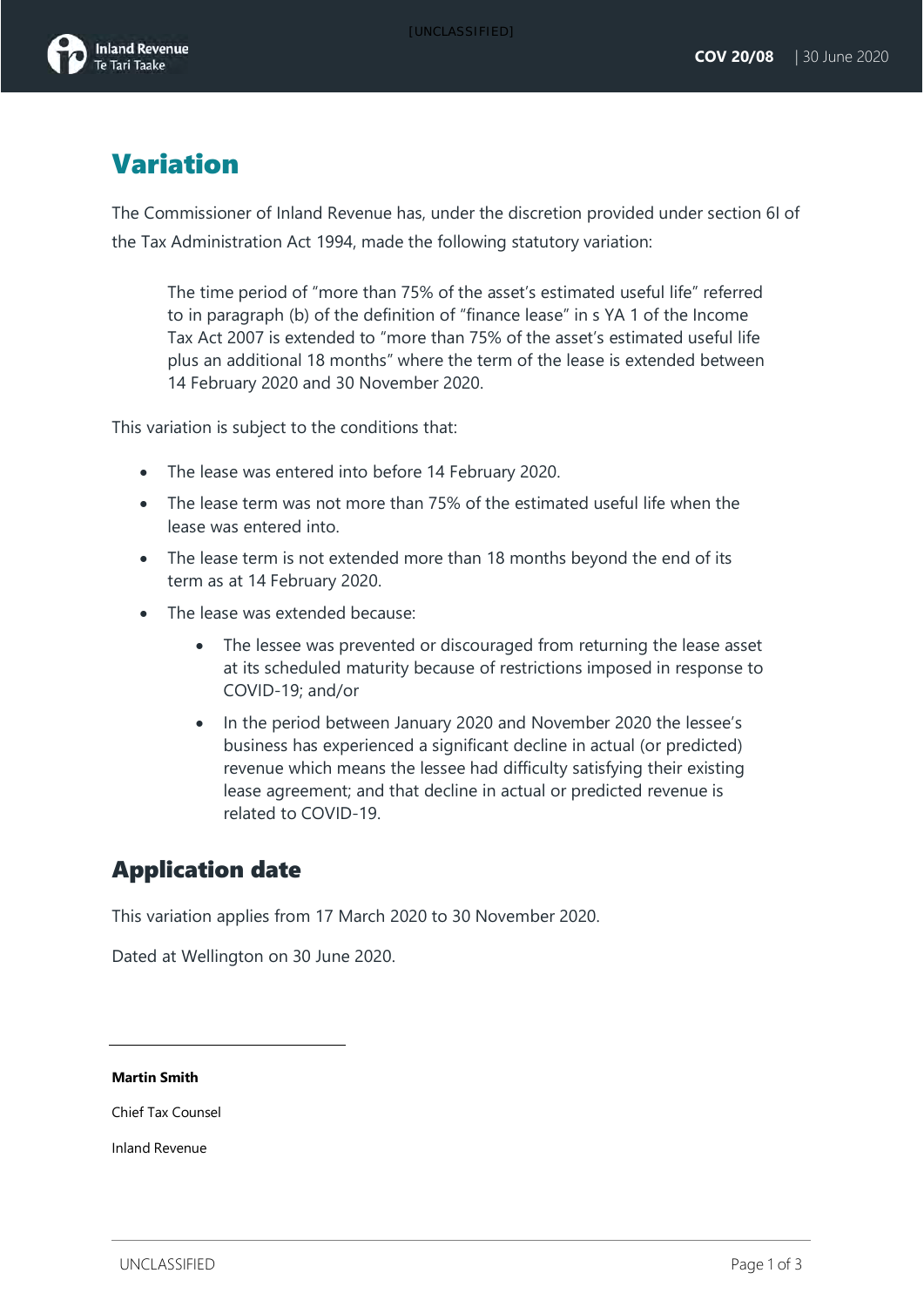

# Background (material under this heading does not form part of the variation)

#### Summary of effect

1. An operating lease of an asset has a maximum term of 75% of the asset's estimated useful life before it is treated for tax purposes as a finance lease (with different tax treatment) under the Income Tax Act 2007. Lessors and lessees may have agreed to extend lease terms (or intend to do so) due to the difficulties of transferring possession of the asset during COVID-19 restrictions, or due to the financial impacts of COVID-19. The time period in the definition of "finance lease" has been extended using s 6I of the Tax Administration Act 1994 to allow certain extended leases to continue to be treated as operating leases.

#### Provisions affected

2. Paragraph (b) of the definition of "finance lease" in s YA 1 of the Income Tax Act 2007.

#### Application of variation

- 3. This variation applies to a person who has entered into an operating lease of an asset, but the lease term has been extended beyond 75% of the estimated useful life of the asset, and so in the absence of this variation it would be reclassified as a finance lease for tax purposes, with associated complexity and compliance costs.
- 4. The variation is subject to the conditions that the lease was entered into before 14 February 2020; that the lease term was not more than 75% of the estimated useful life when the lease was entered into; and that the lessee was prevented or discouraged from returning the lease asset at scheduled maturity, or because the lessee's business has experienced a significant decline in actual or predicted revenue related to COVID-19 meaning the lessee had difficulty in satisfying their existing lease agreement.
- 5. Customers who may wish to apply this variation should note:
	- A lessor and lessee are not required to adopt the same treatment of the lease asset as both parties can make their own decision about whether they rely on the variation;
	- Customers do not need to take the same approach to all leases they have entered into for the same class of lease asset;